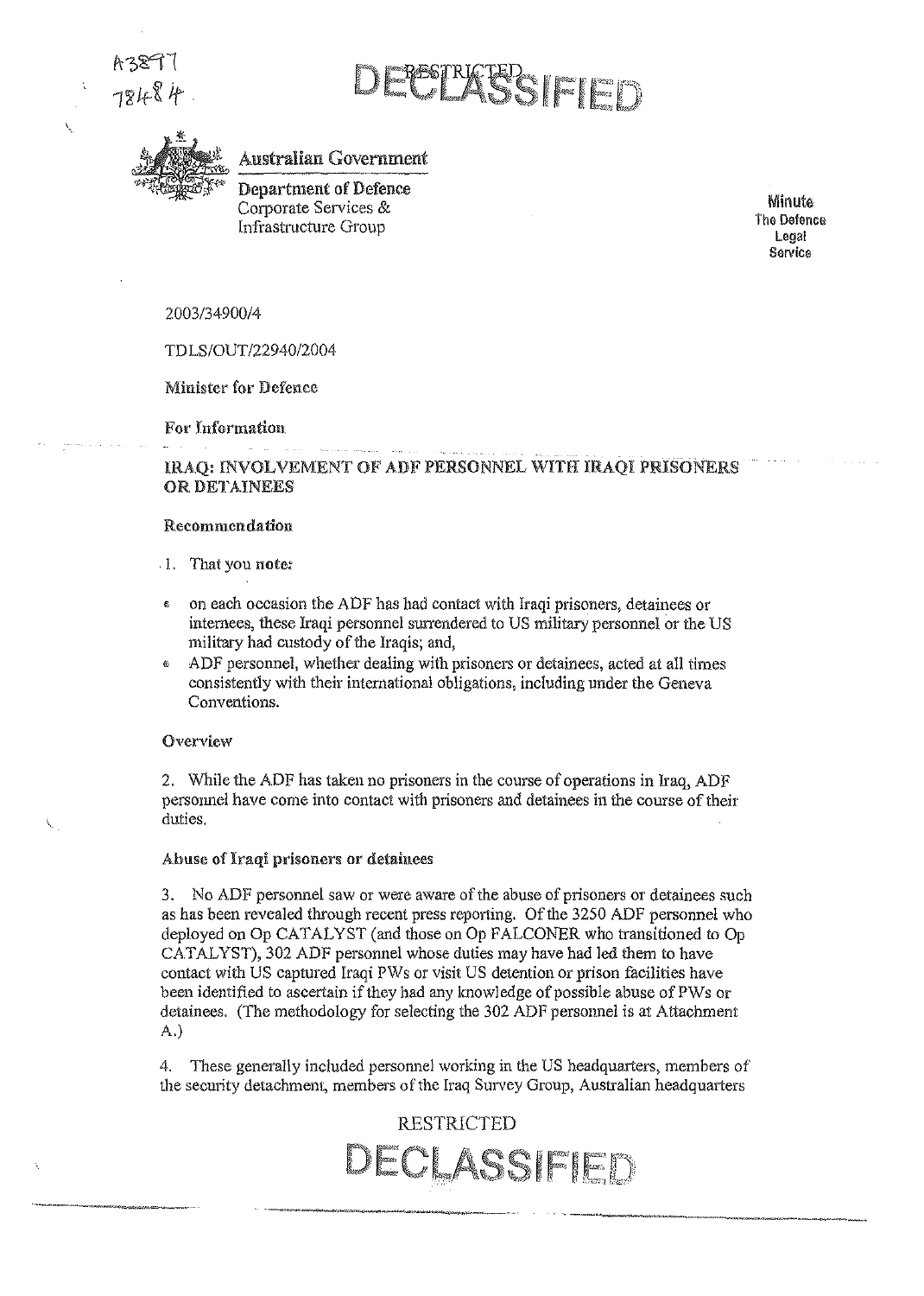## 2 Leadh (Shealth Eil

( personnel and Defence personnel working for the CPA. To date, 298 responses have been received.

5. Of these 298 personnel, 60 have reported some involvement with Iraqi PWs or detainees by virtue of their official duties. Of these 60 personnel, the initial response from 15 personnel indicated that further follow-up questioning was required. These 15 have been questioned by a senior officer of The Defence Legal Service in more detail to clarify the nature and extent of their involvement.

6. Of all ADP personnel contacted, none have reported that they were aware of the serious allegations of abuse prior to the allegations being reported in the media. That is, ADF members only became aware of the allegations when the issue received significant media coverage in April, although at least two members (one of whom was at the time attached to the CPA and the other to CJTF· 7) were aware of the reports carried by CNN of an alleged Pentagon investigation of reports of abuse on 20 and 21 January 2004.

7. Some Defence personnel in Iraq were aware of rumour and innuendo regarding treatment of Iraqi detainees, but all personnel who reported hearing such rumours advised that none of these concerns related to abuse of the natore of the recent allegations. That is, the rumour and innuendo concerned relatively minor issues involving the handling and detention of Iraqi prisoners and detainees .

. 8. A.ustralian forces are trained to ensure that they treat all captives humanely and in compliance with the laws of armed conflict, including the Geneva Conventions. As such the Australian Defence Organisation shares the international community's disgust at the photos and reports of abuse that have emerged, and welcomes the steps by the US Department of Defense to fully investigate the allegations.

Consnltatlon. Strategic Operations Division, International Policy Division

AIRCDRE Simon Harvey DGTDLS 28 May 2004

Robert Hill  $I-I$ 

NOTED

Beathean

Copies: SEC CDF VCDF DEP SEC S HSO DGTDLS

RATES FIED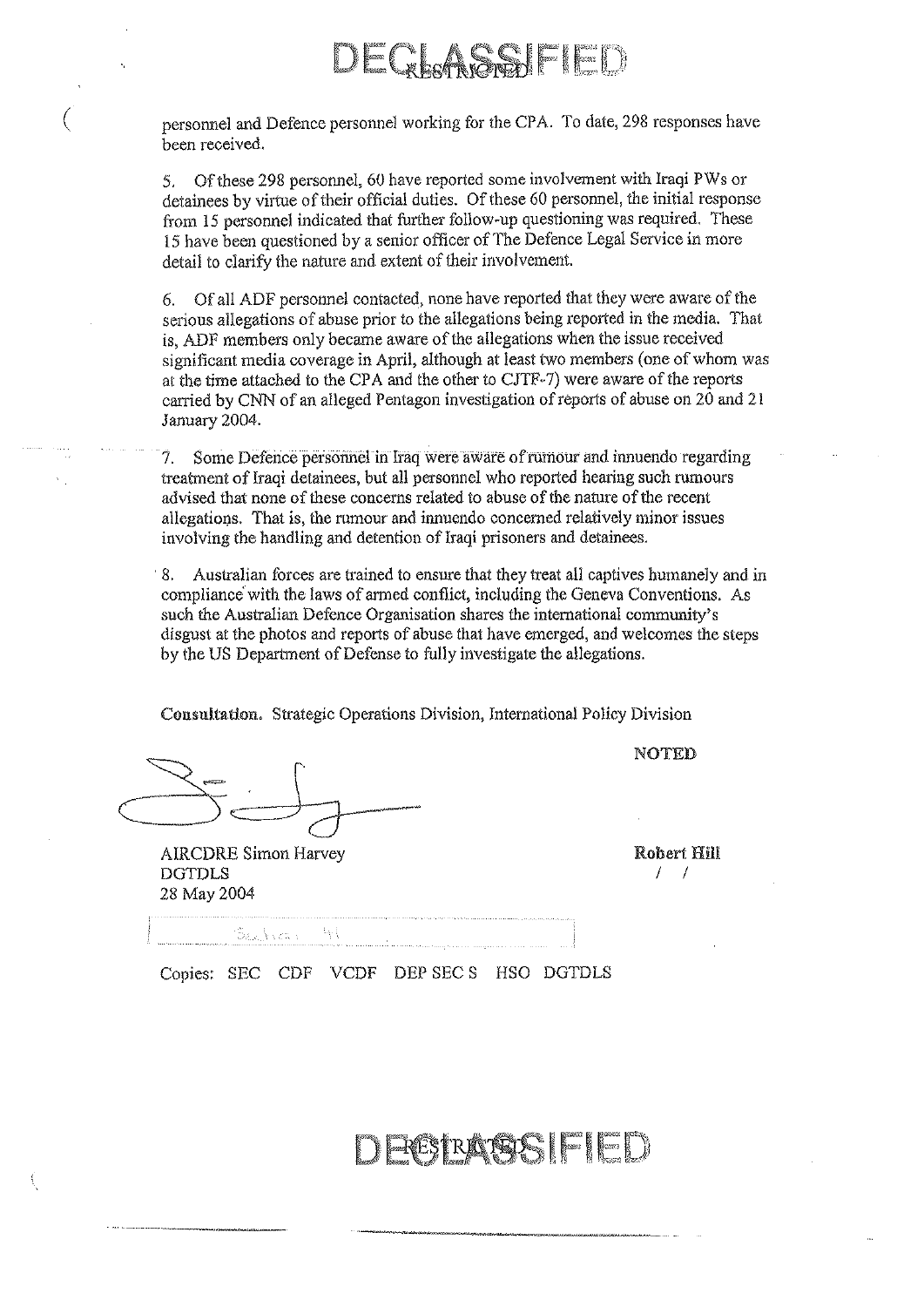

### ADF INVOLVEMENT WITH PWIDETAINEE/PRISON - METHODOLOGY

- 1. In the first instance, HQJTF633 was asked to provide details of personnel who had visited Abu Ghurayb prison or dealt with prisoners/detainees. 11 personnel responded positively. From these responses, it was determined that personnel employed within HQ JTF633, SECDET, CPA, CJTF7, ASISC, CSG (deployed on Op CA TAL YST) may have had contact with PWs/detainees and/or visited detention facilities.
- 2. HQJOC provided a listing of all personnel who had been employed within these organisations and were likely to have had contact with PW/detainees and/or visited a detention facility. This list also included all LEGAL and INTEL personnel who had deployed on Op FALCONER who were likely to have been involved. Names were added to the list as more information came to hand. In addition, 23 third country deployment personnel identified as having deployed to the MEAO were added to the list. This list finally comprised 302 names.
- 3. Of the 302 personnel identified, HQJTF633 has accounted for 96 who are currently deployed. 202 personnel were contacted through their single service headquarters, SOD, DIO, IPDIV, DFAT and Defence Staff in India, London and Washington. This task was made difficult by virtue of the fact that many were on post-deployment leave and scattered across the world. Four personnel remain unaccounted for; two are civilians who were with the ASISC and are now private contractors (one in Iraq and one in Athens) and two have discharged and cannot be located. An e-mail address was sent to the person in Athens on 26 May 04 (it took a while to locate contact details) but he has not yet responded.
- 4. Of the 298 personnel who responded, 60 confirmed contact with PWs/detainees and/or visits to detention facilities. TDLS followed up 15 of these personnel in order to clarify their responses.
- 5. The 23 third country deployment personnel were short-listed from the 106 TCD personnel either currently serving overseas or who had since returned to Australia having deployed to the MEAO during their posting. Of the 23, nine confirmed contact with PWs/detainees and/or visits to detention facilities. These nine are included in the 60 positive responses.
- 6. HQJOC has advised that 3250 personnel have been assigned to Op CA TAL YST. This includes personnel who were in the MEAO on Op FALCONER and transitioned to Op CATALYST.
- 7. The statistics described above do not include the five incidents already reported regarding ADF involvement in assisting Coalition forces capturing PWs/detainees during Op FALCONER.
- 8. SOD SOLO contacted Officers Commanding or operations staff of each of the three Special Forces rotations in Afghanistan. Based on their responses, the search was widened to include personnel involved in specific events related to